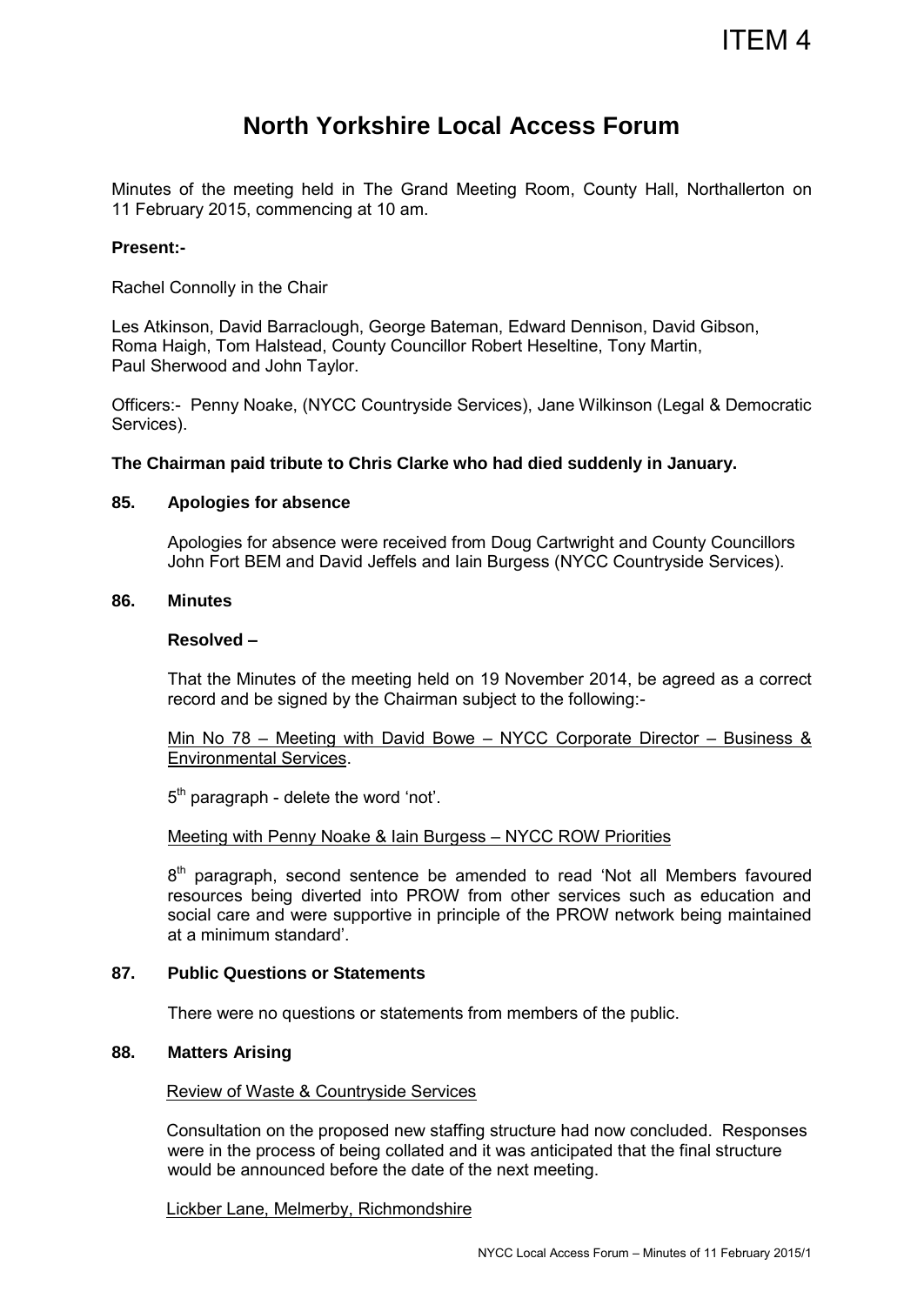Responses to two letters written by the Chairman to Barrie Mason (NYCC Assistant Director Highway) were outstanding. The Chairman asked for her disappointment to be recorded.

A response from NYCC Highways was also outstanding in respect of a letter sent by the Forum regarding the Scotch Corner Retail development.

#### **89. Schools and Education Project**

Considered -

 The Forum received for information a report from Roma Haigh on progress of a project aimed at promoting outdoor access for school children that had been agreed at the previous meeting.

Members looked forward to receiving further updates in due course.

#### **Resolved -**

That the content of the report be noted.

#### **90. Achievement of Minimum Statutory Standard**

Considered -

 A report of the Forum's Sub-Group asking the Forum to endorse its advice and recommendations to the County Council on how best to achieve minimum statutory standards for the rights of way network in North Yorkshire.

 The Forum was advised that an initial draft of the report had been presented to Ian Fielding (NYCC Assistant Director Waste & Countryside Services). Ian Fielding had welcomed the advice in respect of maintenance priorities but had commented that he would appreciate more clarity on what the Forum thought the priorities should be for the Definitive Map Team.

A Member asked if the priority outlined in Section 4.1 of the report (ensuring that all ROWs were included on the Definitive Map by the 2026 deadline) was intended to take precedence over production of a new Definitive Map. It was suggested that protection of routes should take precedence, but it was acknowledged there was little point recording routes that were not capable of being used.

Members said that until the content of the Deregulation Bill was known it would be very difficult for them to recommend priorities for the Definitive Map Team due to the technical issues involved. A Member commented he was surprised that the County Council was seeking to make long term decisions about staffing in advance of publication of the Bill and this was at variance with other organisations.

#### Members discussed paragraph 4.2 of the report

*"The Forum urges NYCC to recognise that statutory consultees and Parishes have a role in alerting the Planning Authority if there are any ROW issues".*

The Chairman pointed out that planning application forms had recently been changed. Previously, applicants were required to specify if ROW would be affected by proposed developments. This was no longer the case. Declarations about ROW were now at the discretion of the Applicant. The Chairman said she had asked for this issue to be discussed at the forthcoming LAF Regional meeting and was seeking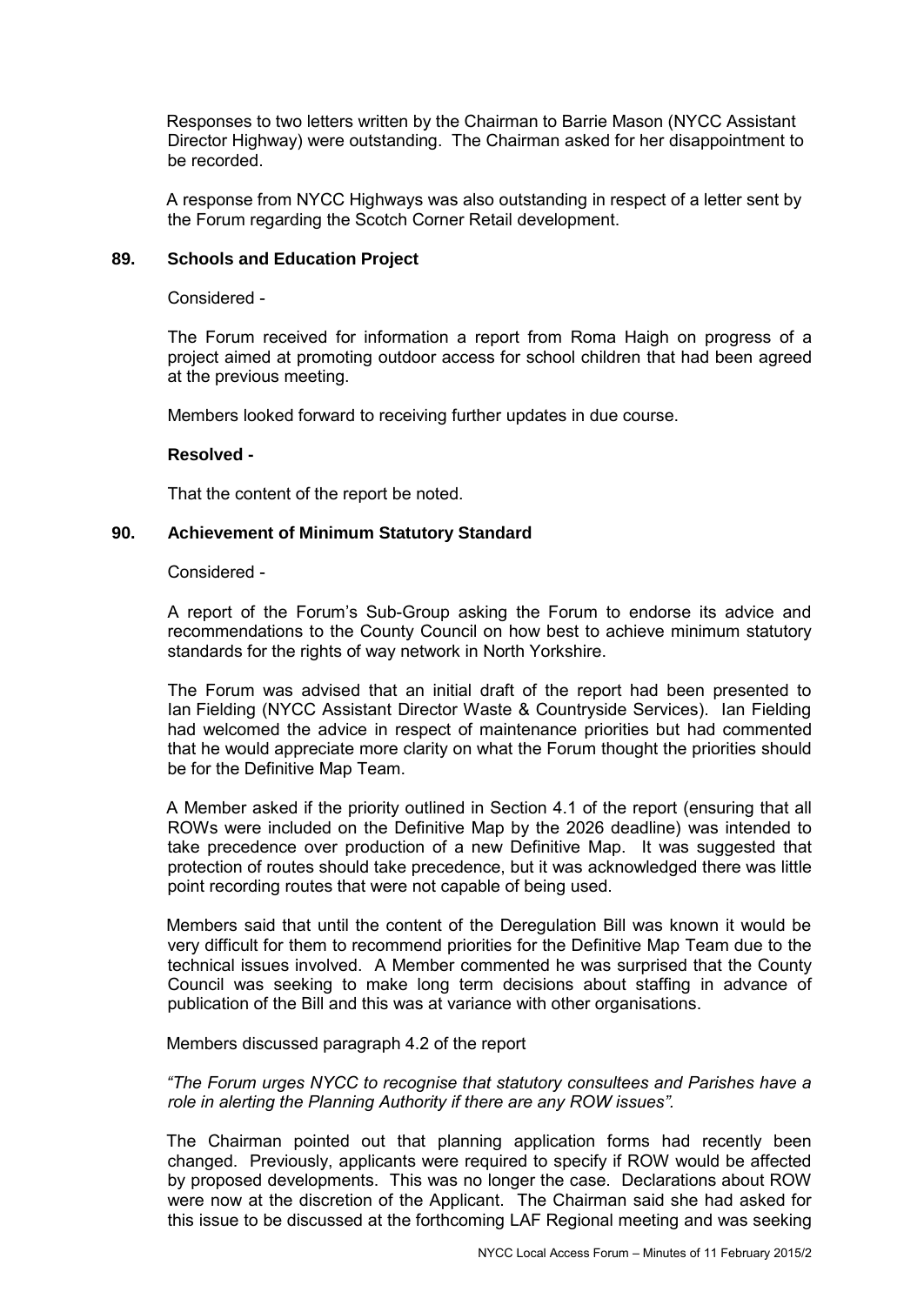their support to recommend that the wording on new planning application form was amended.

Members expressed overwhelming support for the Forum to adopt the content of the sub-group's report and called for a formal response from the County Council. It was agreed that a relevant NYCC officer would be invited to attend the next meeting and for the matter to be listed as a separate specific item on the agenda. Members further requested that NYCC be asked to provide their response in writing in advance of the meeting (to be circulated with the agenda).

#### **Resolved -**

- (a) That the Forum endorses and adopts the recommendations in the report of the sub-group on how to best achieve minimum statutory standards for the rights of way network in North Yorkshire.
- (b) That North Yorkshire County Council notes that the NYLAF wish to be consulted on the development by the County Council of its strategy to prioritise ROW resources.
- (c) That the County Council be requested to provide a written response to the sub-group report and for an NYCC Officer to attend the next meeting when the matter will be listed for discussion on the agenda.

#### **91. Public Rights of Way Definitive Map Orders and Processes - An Update**

#### Considered -

 The report of NYCC Definitive Map Team Leader updating Members on progress processing Definitive Map Modification Order and Public Path Order applications since September 2014.

 A Member asked what was happening regarding an amended management and maintenance proposal raised at a previous meeting that involved the PROW Service and a transfer of maintenance and management arrangements for urban PROW. In response it was agreed that a report on this would be referred to the next meeting.

#### **Resolved -**

That the report be noted.

That a progress report on a management and maintenance proposal involving the PROW Service and a transfer of maintenance and management arrangements for urban PROW be added to the work programme and considered at the next meeting.

#### **92. Minerals and Waste Joint Plan - Supplementary Sites Consultation**

#### **Edward Dennison declared an interest in two of the additional minerals and waste sites.**

Considered -

 The report of the Definitive Map Officer advising the Forum of the current Supplementary Revised Sites Consultation. The report invited Members to submit a response in respect of the identified minerals and waste sites. Attached to the report was a copy of the letter inviting comments.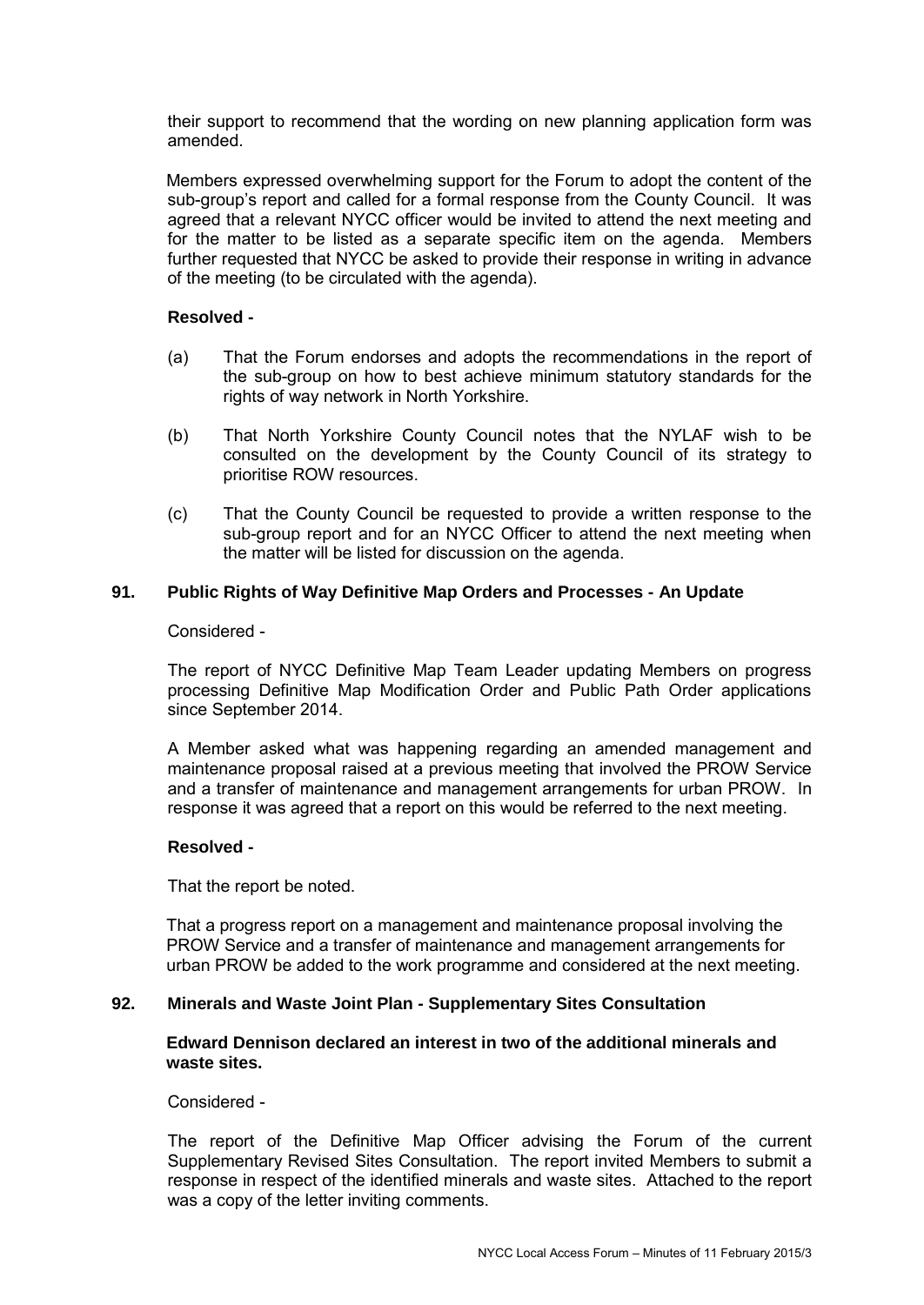The Chairman said that maps of the additional sites did not show access provision clearly. The situation was compounded by the new planning application forms (referred to earlier in the meeting) which did not require Applicants to disclose if ROW would be affected by proposed developments. The Chairman said she had spoken to NYCC Planning Officers who had agreed to provide her with the necessary information by the end of the week. Upon receipt, the Chairman said she intended to look at each site individually with a view to submitting comments. Any offers of assistance were welcomed.

A Member highlighted the national problem of site restoration. Enforcement of planning conditions was often ineffective due to the organisations responsible being difficult to trace. County Councillor Robert Heseltine stated that based on his experience as a Member of the County Council's Planning and Regulatory Functions Committee, North Yorkshire had a good track record with regard to site restoration. Members asked if it would be possible for North Yorkshire to ask for a bond to cover the cost of site restoration. The Forum was advised that this would require a change in the National Planning Regulations.

The Chairman said that any response submitted on behalf of the Forum would highlight concerns around the enforcement of site restoration schemes and call upon the planning authority to take whatever steps were available to ensure planning conditions were adhered to.

#### **Resolved -**

That the Supplementary Revised Sites Consultation be noted.

That the Chairman together with Roma Haigh and Tom Halstead draft responses on behalf of the North Yorkshire Local Access Forum to the consultation on additional waste and minerals sites.

#### **93. Highway Asset Management Database - Symology**

Considered -

 The report of the NYCC Senior Ranger on use of the Highway Asset Management Database - Symology.

Members were advised that further updates would be provided in due course.

#### **Resolved -**

That the report be noted.

#### **94. North York Moors National Park Local Access Forum**

Considered -

 The Forum received for information the Minutes of a meeting held on 2 December 2014.

A Member referred to the item on 'England Coastal Path' and proposed that the Forum should submit a formal response to the consultation in respect of the small section of the path that was within North Yorkshire boundaries between Scalby and Filey.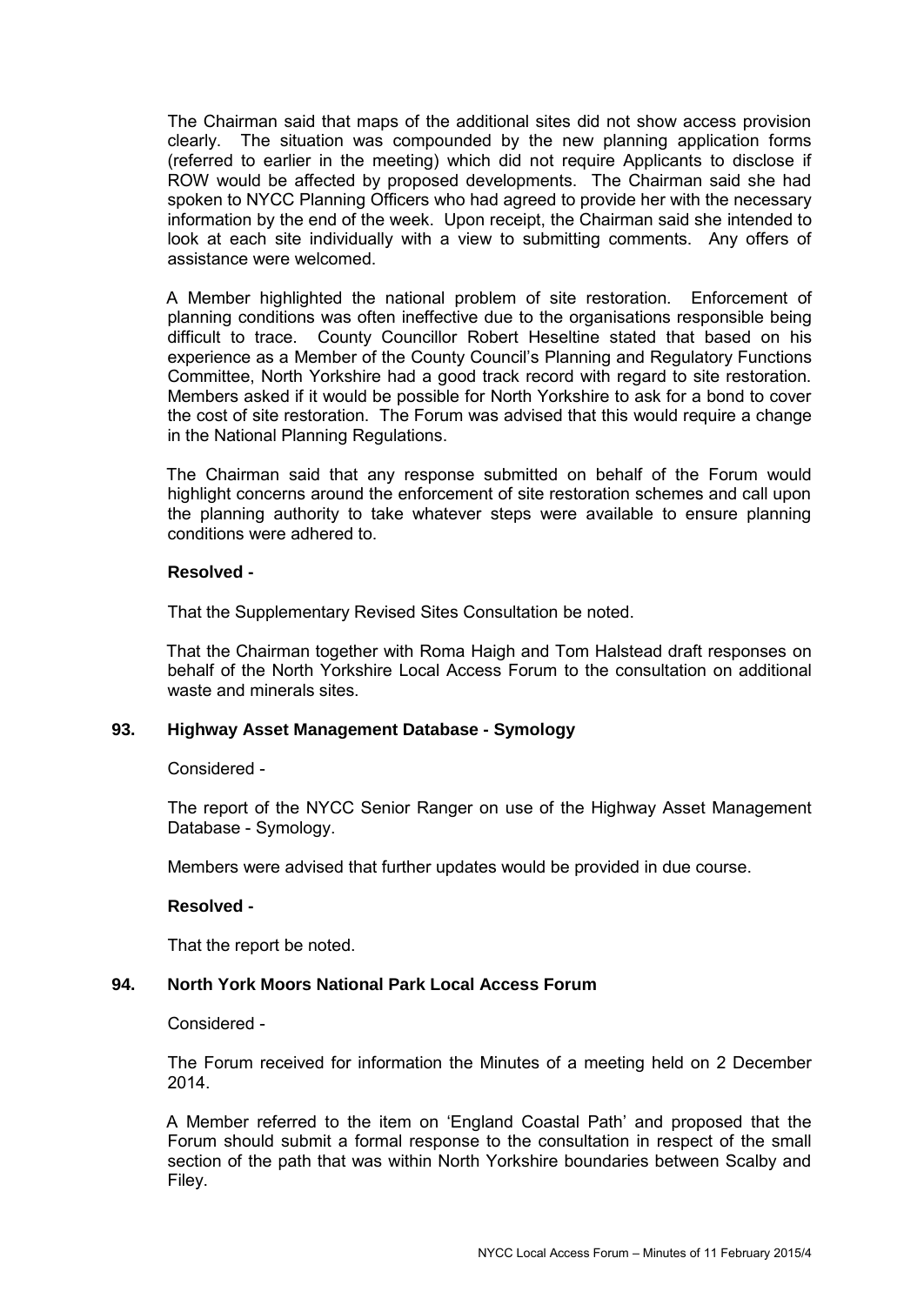The Chairman agreed to contact the National Park with a view to ascertaining if members of the North Yorkshire Forum could attend the national park sub-group meeting when the proposals were discussed following publication of the consultation.

#### **Resolved -**

That the Minutes of the meeting held on 2 December 2014 be noted.

#### **95. Yorkshire Dales National Park Local Access Forum**

Considered -

 The Forum received for information the draft Minutes of a meeting held on 30 September 2014.

#### **Resolved -**

That the draft Minutes of a meeting held on 30 September 2014 be noted.

#### **96. Forward Plan**

Considered -

 The report of the Public Rights of Way Team Leader setting out possible future agenda items. Members were requested to forward any requests they had for future agenda items to the Secretary.

 Arising from discussions earlier in the meeting the following items were added to the Forward Plan:-

#### 27 May 2015

- Highway Asset Management Database Symology (Update)
- Deregulation Bill
- NYCC response to the Forum's recommendations on PROW priorities
- Proposed transfer of maintenance and management arrangements for urban PROW - Update

It was agreed that the Chairman together with Roma Haigh and Paul Sherwood would attend the meeting of the Regional Local Access Forum on 6 March 2015.

Penny Noake advised that she had been contacted by the LAF Co-ordinator at the Yorkshire Dales National Park asking if Members would be interested in attending a joint training event hosted by the National Park. The Chairman agreed to circulate Members with further information about the event following the meeting.

Members asked what was happening with regard to recruitment in light of what Ian Fielding had said at the September meeting about a possible reduction to the frequency of meetings and membership size. Members pointed out that their current term of office was about to draw to an end.

Members were not in favour of a merger of North Yorkshire Local Access Forums and considered that any reductions to the size of the membership and frequency of meetings would be detrimental to geographical representation.

The Chairman agreed to draft a letter setting out the Forum's position for Members to approve prior to posting.

#### **Resolved -**